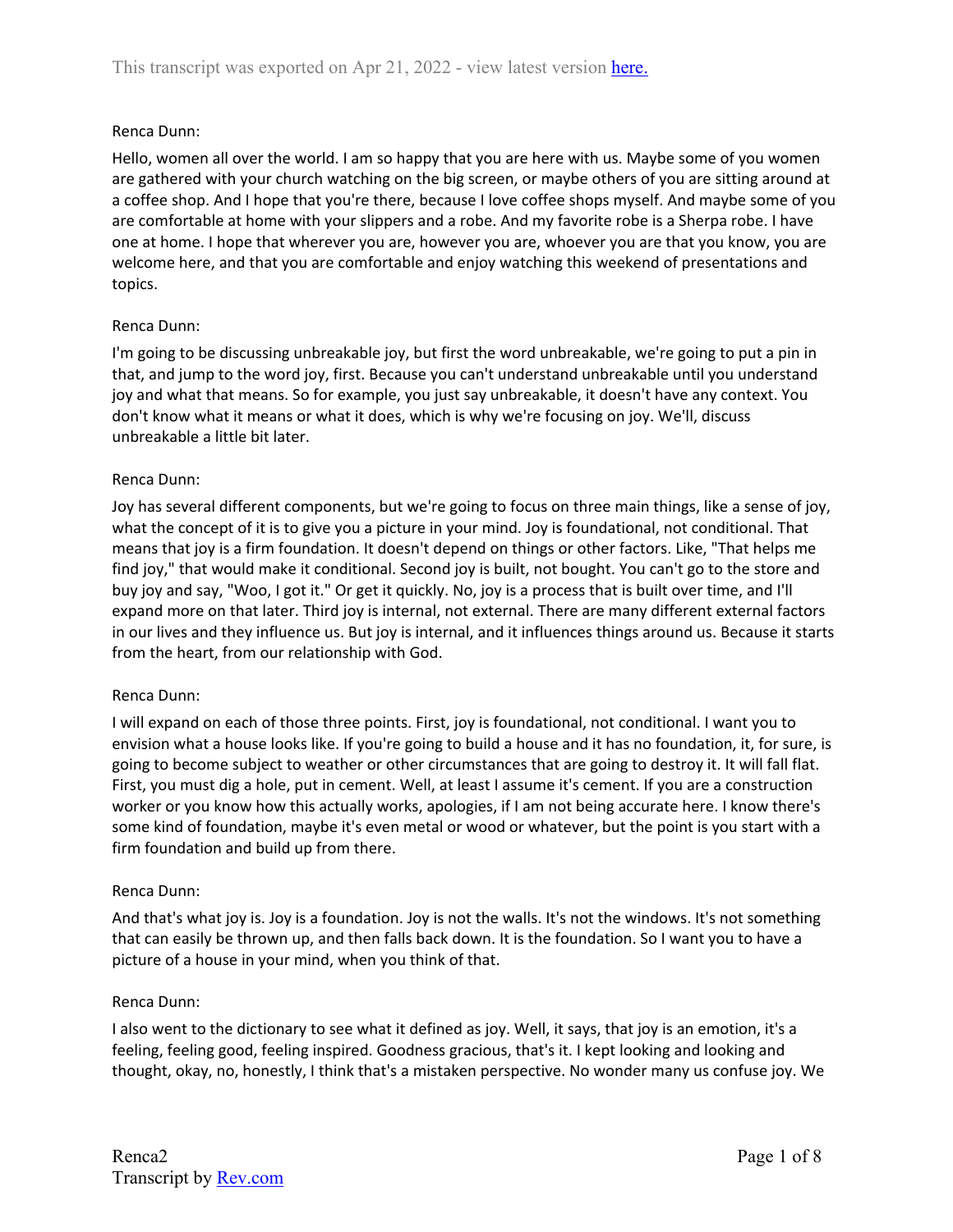struggle with how to define it. We think, I don't have any joy. But you need to look at the dictionary to help us understand part of joy. Sure. But actual joy is not a feeling. It is not an emotion.

### Renca Dunn:

We need to back it up and look at what the Bible says about joy. It's not influenced by external circumstances. The Bible says that joy has several parts, and part of it is emotional, yes. It's not void of feeling, but it's not only that. It has different aspects, just like a house and its foundation. It has different parts of it that all work together. There's a worldview, and it's only one sliver of that entire picture.

### Renca Dunn:

Joy has so many different components and parts, but it requires the collective to be a full picture. Again, no wonder we are confused about what joy is. We often confuse it with happiness and there is a little bit of crossover, but it is not synonymous. Yes, there is a relationship between happiness, which is temporary, and joy. But what is happiness? It is a little more temporary, more short lived, like pumpkin spice lattes. And trust me, I love my pumpkin spice lattes. Oh, and an iced pumpkin spice latte, come on. Can I get an, amen?

### Renca Dunn:

Yeah, iced pumpkin spice lattes are just, hmm. I am happy in that moment that I am drinking it and consuming it. And then just like that, it's gone. And I throw it away and, yeah, I'm happy. Maybe I have a bit of a caffeine rush, but that's going to end too. I'm going to go about my day. And maybe another example, if I come back from a date and it was a great date, I'm happy in that moment, yes. But that person's going to leave. The date's going to end. That feeling is going to dissolve.

#### Renca Dunn:

It's not the same as joy. Joy is a firmly rooted situation. I want you to envision a tree. It has roots underneath the ground that keep it firmly planted in the ground. Those roots are the tree's foundation. And out of that grows the beautiful trunk and branches and leaves, and sure the leaves change color, they fall, they change. The leaves are a better representation of what happiness is, because that comes and goes in different seasons.

#### Renca Dunn:

And happiness is good, don't get me wrong. But we can't depend on happiness to make you feel like you were close with God. Your relationship with God is not based on happiness. It's based on joy. And joy is not what the world gives you. It's what God gives you. And that's why it's really important for us to have an appropriate perspective on what joy is first. It is foundational. It's actually one of the hardest things, or the hardest thing to find, especially during hard times.

#### Renca Dunn:

Our lives are hard. Society is hard. Things come up in the world and it feels like it is caving in. It feels like too much. Now, can you still find joy through all of that? The Bible is full of stories, and it doesn't say, you're going to find happiness through hard times. I mean, if you think it's in the Bible, you show me, bring it on. But it does not say that. It's not going to say, you will find happiness through hard times.

Renca Dunn: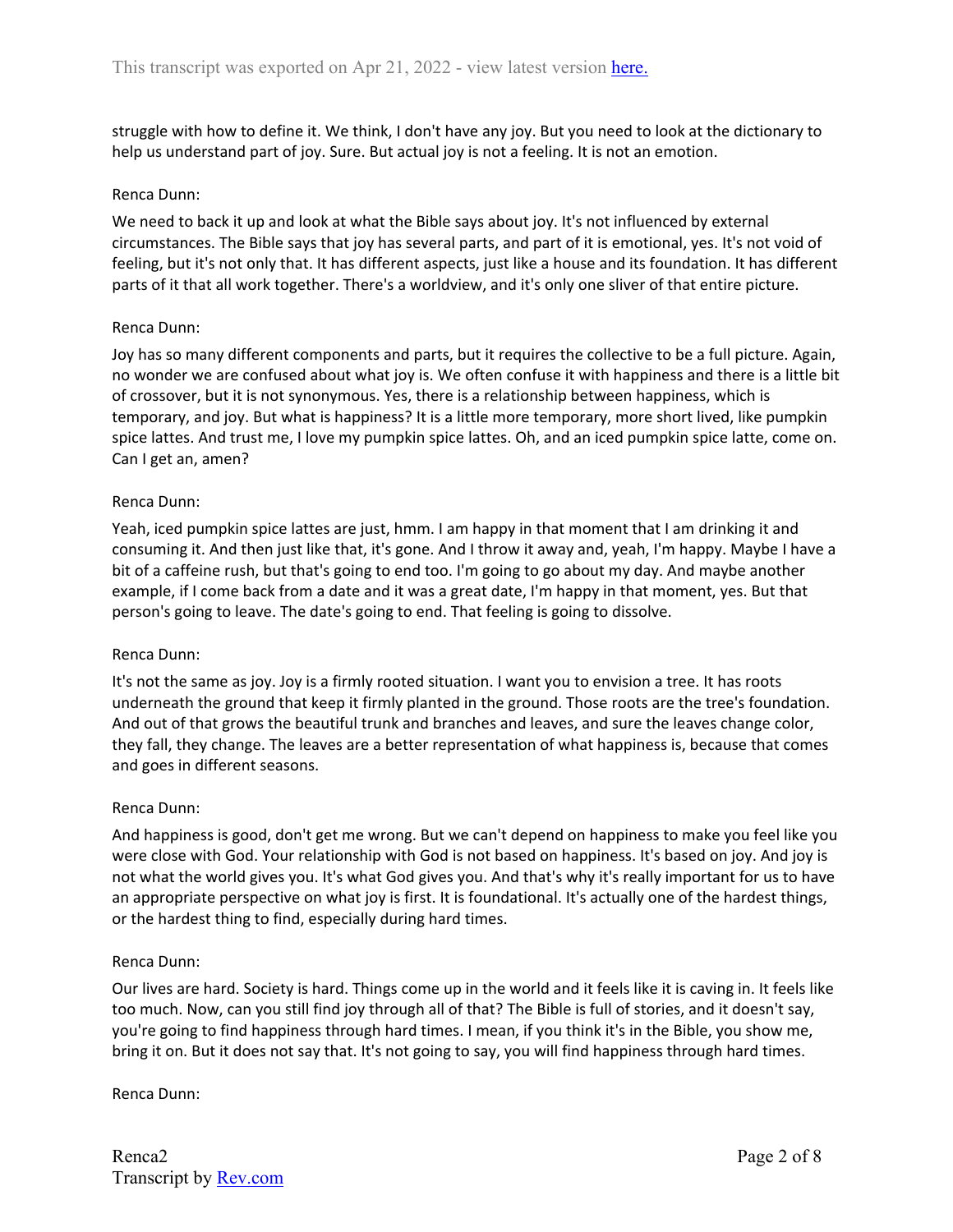It's impossible. It doesn't say that. It says, you will find joy through hard times. It's tough to distinguish the difference, but they are different. Joy is foundational. It's rooted. It's planted. And through that, you grow from hard times, just like a tree. Like an evergreen tree, it can sustain wind and damage and all sorts of environmental factors. The leaves can blow off, the branches can break off, and yet, if its roots are strongly rooted and planted in the ground, then nothing is going to shake it. Nothing's going to break that tree down.

# Renca Dunn:

That's what we need to have in mind, when we are rooted in joy. We are rooted in joy, because we are rooted in the Lord, not in the things of this world. We do often forget that joy includes struggles, frustrations, pain, grief. Joy is in all of that.

# Renca Dunn:

My second point is that joy is built and not bought. We really live in a microwave era. We're like, "Come on, come on, chop, chop, chop. Let's go. Let's go. Let's go." It's like a fashion show. "One, two, three, strike a pose. Go, go, go! Stella, go! Becky, go! Mary, go!" And they're just going, going, going, cycling through.

# Renca Dunn:

Society doesn't stop long enough to pause. Just like our social feeds. We're looking through the news, inundated by triggers all day long. So much information. Do we understand the concept of how joy is built? No, we don't. We want joy and we want it now. We don't understand that it is a process.

## Renca Dunn:

One of my favorite metaphors and pictures of joy is the joy of motherhood. The joy of marriage. The joy of farming. Now, the joy of motherhood. Let me preface this by saying, I myself am not a mother. I don't have kids. I've never been pregnant. But I have so many friends who are mothers, and it is the biggest gift to them on earth. And I hear their stories, from all my mom friends. And when they see their baby for the first time, they notice that it is a bundle of joy. And the baby didn't just pop out instantaneously. We know it took nine months. And now I'm not going to get to the point about how we got to the part before the nine months.

## Renca Dunn:

But the nine months of being in the womb, a growing... The moms aren't doing crazy things. They're not skydiving and living recklessly. They go through an entire process of morning sickness, of routines and rituals to help the pregnancy along. They're like, "I need my space," or, "Oh, the temperature's too hot. Can you turn it down?" Or "I have these different cravings," and it's all happening while the baby is growing inside their stomach. And it's a process. And then that process ends and the bundle of joy comes. And there's so much joy that is experienced in seeing the finished work of that baby.

## Renca Dunn:

Same thing with marriage. You don't just find a person, get married, and everything's hunky-dory. You're going to have conflicts, ups and downs, ebbs and flows. It's a hard process. And yet still there is joy to be found in marriage.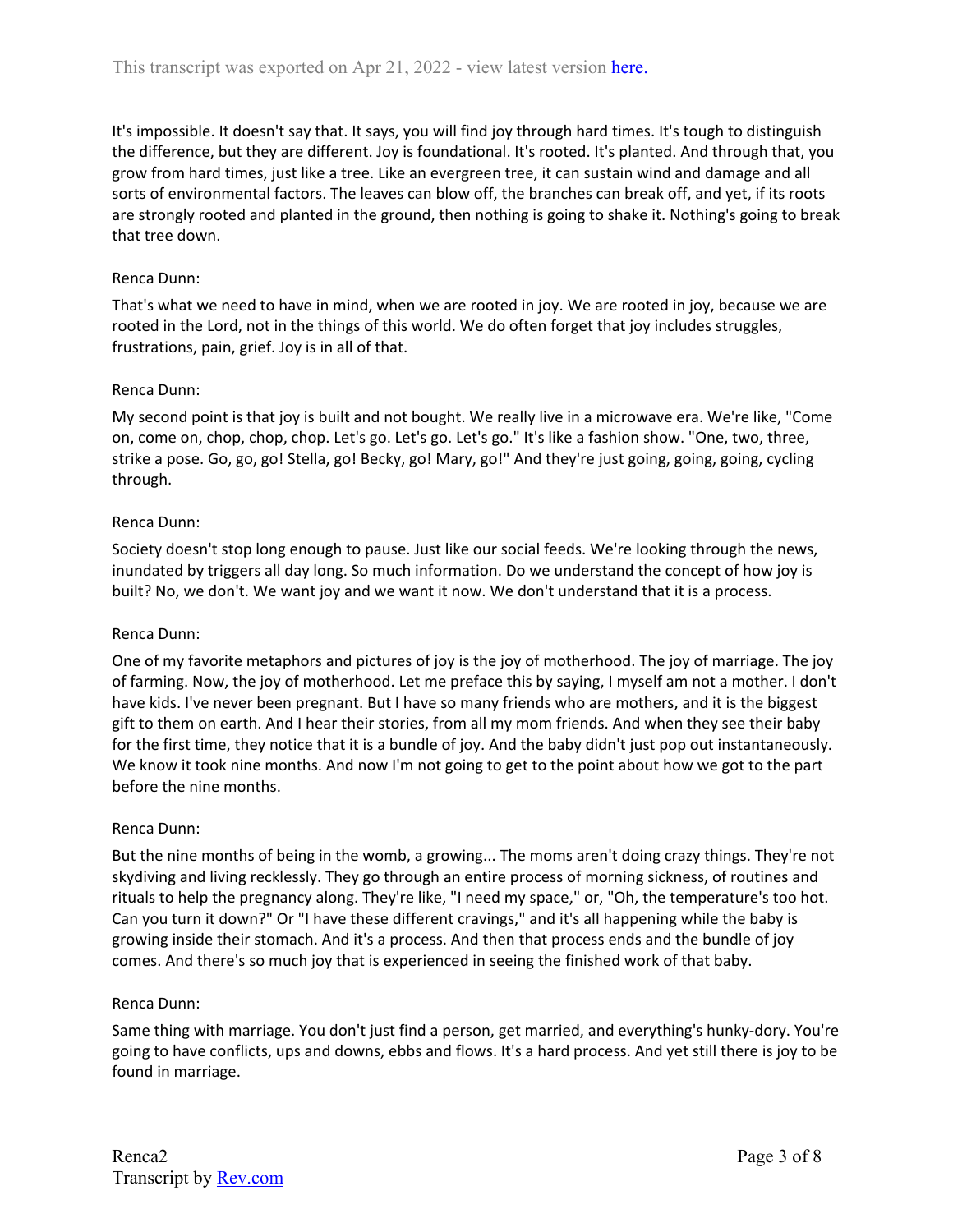# Renca Dunn:

Now, the joy of farming, maybe you're wondering why I would even mention that, but I'm from the Midwest. And I did live in DC for 12 years before I came here to the Midwest. And I just have a high respect for farmers. My dad was a farmer, but, of course, as a kid, I didn't really pay attention to what he did or have respect for that. But now as I'm an adult, I have such an awe and reverential respect for the hard work that goes into all the food that we eat. We're just eating different things on our plates, but we don't know where it comes from.

## Renca Dunn:

That a truck had to bring it, and before that people had to harvest it, that before that people had to sow and plant the seeds, and farmers had to wait and wait and wait. The second the seed was planted, it didn't sprout forth, a fully ready plant for harvest. It took so much time. But if you have witnessed that, please send me a message on Instagram, on Facebook, let me know. But you're not going to see it. Seeds take so much time to grow and they need water and sunlight. And then thankfully, when all the conditions work out and their harvest happens, that's great. And then it ends up on your plate, and you eat it. That's all the joy of farming.

### Renca Dunn:

It took hard time, a hard effort to reap that harvest. And it doesn't matter if it's a good harvest or a lousy harvest. It still takes so much time and work. Same with marriage. Same with motherhood. Nothing happens instantaneously. We need to remember that as we go through the process, joy is built.

### Renca Dunn:

Just like a woven rug. Back in the day, rugs were really hard to make. It took a lot of work today. We know we have machinery, but back then people had to make it by hand. They had to use grains and grind it all together and make the threads. Just one thread. Then they had to do that all over again, and weave it through the loom. And after one row was done, do the next row, and the next row, and the next row. All the way up the loom until they had the final finished product. I want to show you a quick video of how that looks.

Renca Dunn:

(silence)

#### Renca Dunn:

Did you see that rug? It took a lot of work. Again, that emphasizes the point of how joy is built and not bought.

#### Renca Dunn:

Lastly, joy is internal and not external. Many external things influence us, that's for sure. And that relates more to happiness, that temporary quick thrill that we get. And that is external related to places or people. We are happy in that moment, but joy starts from within. And then it overflows and influences the things around us. It's not the other way around. When I mentioned that joy is built and not bought, I talked about motherhood, marriage, all those things are internal processes as well. Same with farming and the seeds in the ground. Everything starts inside, when it relates to joy.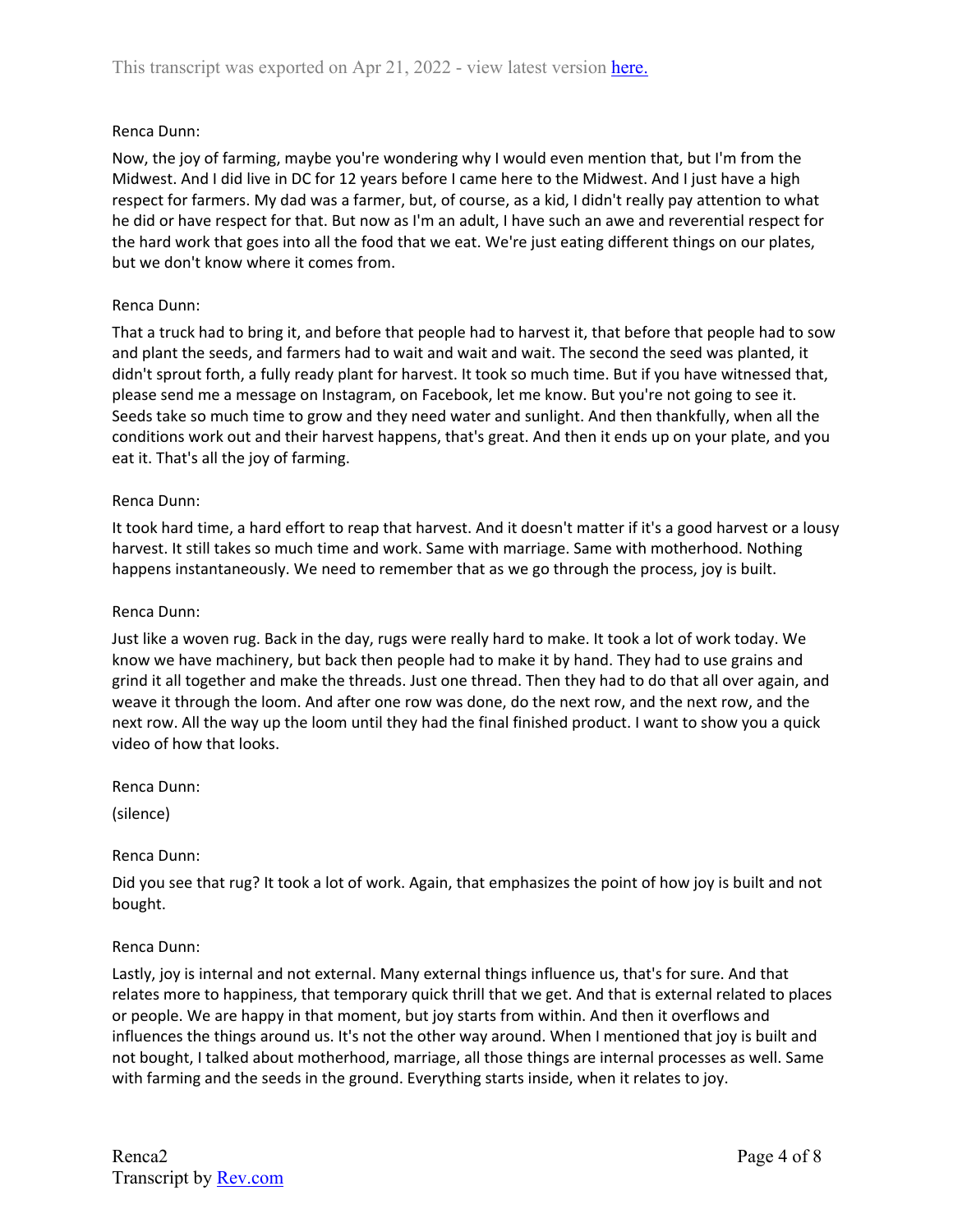## Renca Dunn:

Now, I do want to discuss what kind of joy or the different parts of joy that are related to God. We need to look at what the Bible says. I always love the small words like, in, of, by. They're simple little words, but they are key. They are key to understanding the joy. I've always said that to friends and family over the past couple years, "Look at the words, in, by, of, we got to pay attention to those, because the Bible from cover to cover, so many instances, especially in the Old Testament. Over a 100 times, the word joy is mentioned, and it has 15 different Hebrew words for joy.

## Renca Dunn:

In the New Testament, in the Greek, it's over 60 times, we see the word joy mentioned, and there's eight different Greek words for that. Every instance of joy has the word in or of or by connected to it. For example, joy in the Lord, joy of the Lord, Joy in Christ, not just joy, it's joy in Christ. Joy in, of, by pointing back to God every time .it's easy to confuse it with joy that maybe the world gives us. And sure the world can give you joy, but it's going to be like ashes. It's going to dissolve super easily. It's like quicksand.

## Renca Dunn:

When joy is rooted in the Lord, the type of joy that he gives us, that is eternal, that's permanent, and it's internal. I love analyzing that. The English word joy, we have joy, and then we have rejoice. But for the Hebrew word, maybe there's 15 different translations. And then the Greek, there's eight. For English, we have maybe one or two rejoice, joy. But ASL, we have so many variations as well. If the Hebrew has 15, we have joy like this, like this. We have many different options, and from a perspective in ASL, to communicate the concept of joy.

#### Renca Dunn:

Wow, Joy rooted in the Lord. I like Romans 12 verse 12. It says, we rejoice in hope. And we rejoice in hope through suffering. Wow. The Bible tells you that through your struggles, through your frustrations, through everything you experience, there is still joy. It's not hiding from you. Where are you finding your joy? Are you going to find it in the things of this world? No, the Bible says you will still find it in these hard times, in the sufferings, in the hardships. We find joy in hope, in Christ. That key word, in, of, by. It's important where we find our joy and it's always going to be found best and most in Christ alone.

#### Renca Dunn:

Remember joy is not a mood. You say, "Eh, I am not in the mood. I'm not feeling it. Eh, today, I'm not feeling joyful. No." Yes, although joy is a feeling, partially a feeling, it is foundational. It is built. It is internal. And I want to discuss Nehemiah. It says that the joy of the Lord is our strength. Now, it's telling you the joy of the Lord is our strength.

#### Renca Dunn:

So I want you to understand the context of Nehemiah, in that time. When the wall is being built, people were not happy. They were grieved. They were distraught. They were realizing the error of their ways. The temple wall had been destroyed. They were trying to figure out what to do next. But they still said, "The joy of the Lord is our strength."

Renca Dunn: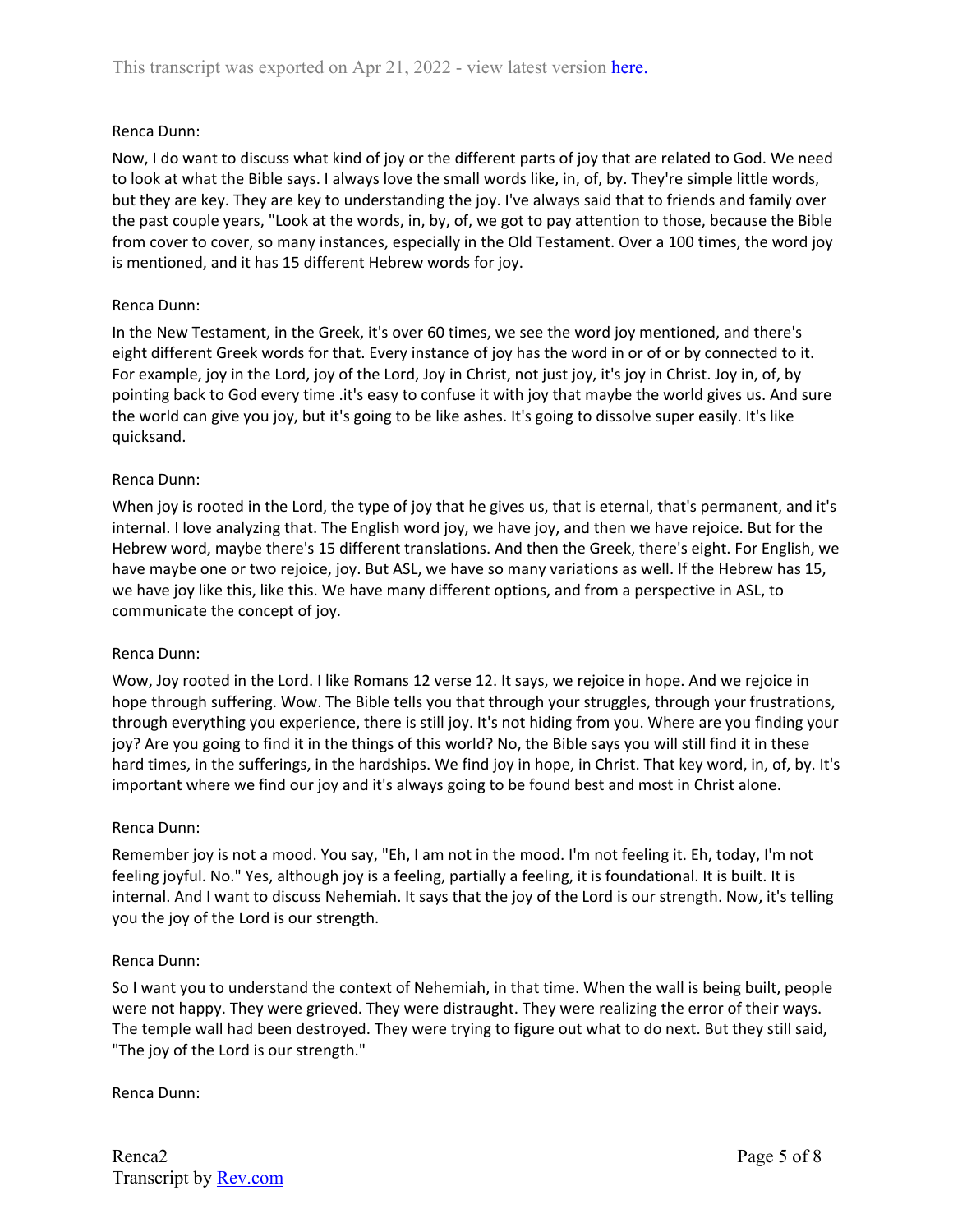How do you think you would feel in that situation? "Oh, right. Yep. Amen." And just carry on your way? No, I'm saying to you, I'm also not just preaching this to you, I'm preaching this to myself too. I need to practice it as well. Each of our different topics that we have today, we are not, any of us, experts on everything. We are still learning ourselves. I still struggle. I still have to navigate through a lot of different, tough things. But the point is we need community to surround us, to support us. We need the church. We need to remind each other constantly. Otherwise, we will forget.

# Renca Dunn:

Remember, what you consume is what you become, what you feed your mind, what you feed your soul, what you feed your heart. We eat food for our physical bodies, yes, but we often forget that we need our spiritual food. We feed things to our minds as well, to our heart, and it influences our whole being. It can cause joy to become unrooted in ourselves, and that's not right. Or we can decide to feed our souls from the Lord, from the body of Christ, and that joy will be reinforced and be stronger and stronger.

## Renca Dunn:

So let me clarify. I don't mean that if you're having a bad day or you're feeling depressed or grieved that you need to hide it or sweep it under the rug, that's not what I mean at all. We are all humans. We all need to process the feelings that we have.

# Renca Dunn:

Honestly, I'm going to be blunt with you. I think too many of us struggle with toxic positivity. We go through hard things in life and we share about it. And heard people that say, "Oh, you just pray about it. Okay, hun. Oh, you just give it to Jesus, you'll be fine." Ys, of course, pray and give it to Jesus. But grief hurts, I'm frustrated. And if someone just says, "Pray about it," and gives me a little gold star and sends me on my way, what does that do for me?

## Renca Dunn:

That is not what I mean or what I want you to do at all. You don't just need to white knuckle yourself through the process, and say, "Oh, I got to be positive. I have to be positive." No, be angry. Feel what you're feeling. But we need to be obsessed with joy. We need to steer away from toxic positivity and realize that we are all humans, that we all have different kinds of emotions, and that as we process them, it's okay. It's part of life. They're not meant to be hidden.

## Renca Dunn:

So that's why I mentioned earlier the importance of community and surrounding each other with support, because we do forget. We have another example of Moses and the Israelites. They were wandering in the desert for 40 years, and that was not easy. But all of the Israelites had literally seen with their own eyes the miraculous wonder of God rescuing them from Egypt. They even saw the Red Sea part for them to walk through it. They saw it themselves. And yet for 40 years, as they wandered in the desert, they started complaining. They were griping. They thought, ah, God doesn't care about us. It doesn't matter.

## Renca Dunn:

But hold the phone. They saw those miracles themselves. And so how... Today we think, oh, if I saw a miracle, then I would believe, but that's not how it works. We know that the people who even saw it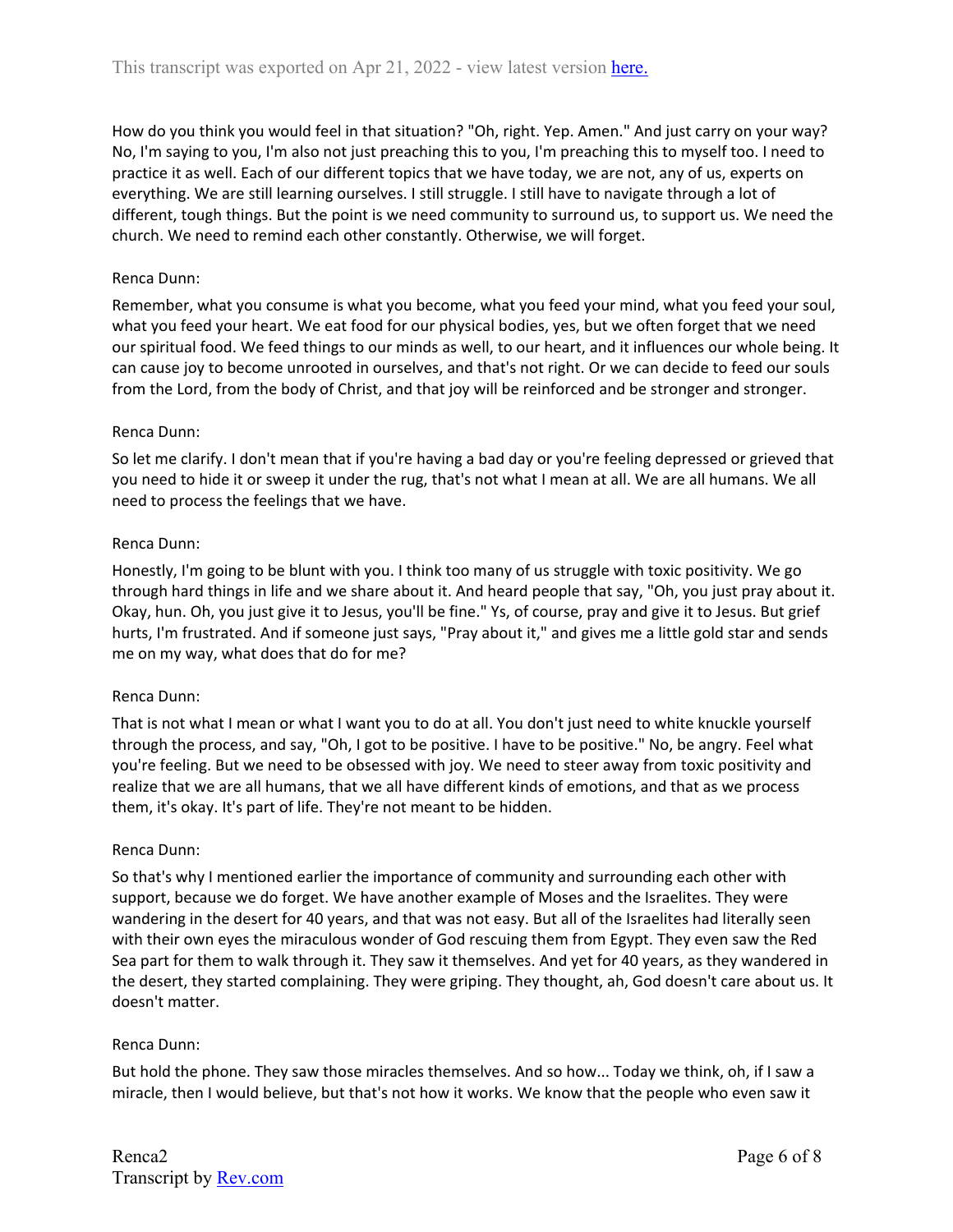firsthand struggled to still trust God. So that's why we have to remind each other what is true and what is right. And that we're to be rooted in the Lord, and not the things of this world. We can cry out to God and share our hearts to God, but it's important that we don't complain.

## Renca Dunn:

So what is joy? It is what we experience when we trust in God. Joy is not something like a light switch, that you turn it on, whoop having a great day. Turn it off, oh, bad day. Good day. No, it's not that. It's the process of trusting God. And he will take care of you. It's the process of experiencing God. He is everywhere. He is everything. He is with you. You think, oh, he's not here. That's not true. He is in your own being.

### Renca Dunn:

Just like a bundle of joy, we look at that baby and we say, "Oh, it's so beautiful," but we don't say it's a bundle of happiness. It's joy, because it was the process to create that beauty. The same thing can be said for when you trust God and you experience him. We need to remember that joy is foundational, that it is not conditional, that it is built and not bought, and that joy is internal and not external.

### Renca Dunn:

I want us to remember to be rooted in God. The joy that we have is of him, in him, and by him. And the more time that we work on our relationships with the Lord, the more you will see evidence of that, the more you'll have a spirit of joy within you. It's just like your friendships, relationships with your family members, if you don't get to sit down and spend time with them, you can't possibly know them. That means we need to be spending time with Jesus to get to know him.

#### Renca Dunn:

So in summary, back at the beginning of my message, I talked about the words, unbreakable and joy. So we finished unpacking joy, but let's spend a few minutes on the concept of unbreakable. Unbreakable means that it is gushing out from within you and cannot be destroyed. I want to show you a short scene from a movie called Unbroken. And that movie has a man and in there, who is a Christian, and they were shipwrecked. And he said, "If you just save me, God, I will serve you forever." And after he saved, he then gets taken hostage. He says, "Okay, if you rescue me, I will serve you forever." Well, then what's going to happen next. It's a great movie. And I want you to watch it really quickly to see this clip that is super powerful and moving as we envision what the word unbreakable means.

Renca Dunn:

(silence)

## Renca Dunn:

When you see that scene, honestly, it's a beautiful moment that process of him lifting the beam up with all of his strength. I mean, he's struggling. He's having a hard time. He's using all of his effort, all of his strength, until, finally, it's lifted above his head. That was a process, an arduous process of lifting of straining, until, finally, it was above his head. I just think that's a beautiful representation of the process of joy as well.

Renca Dunn: